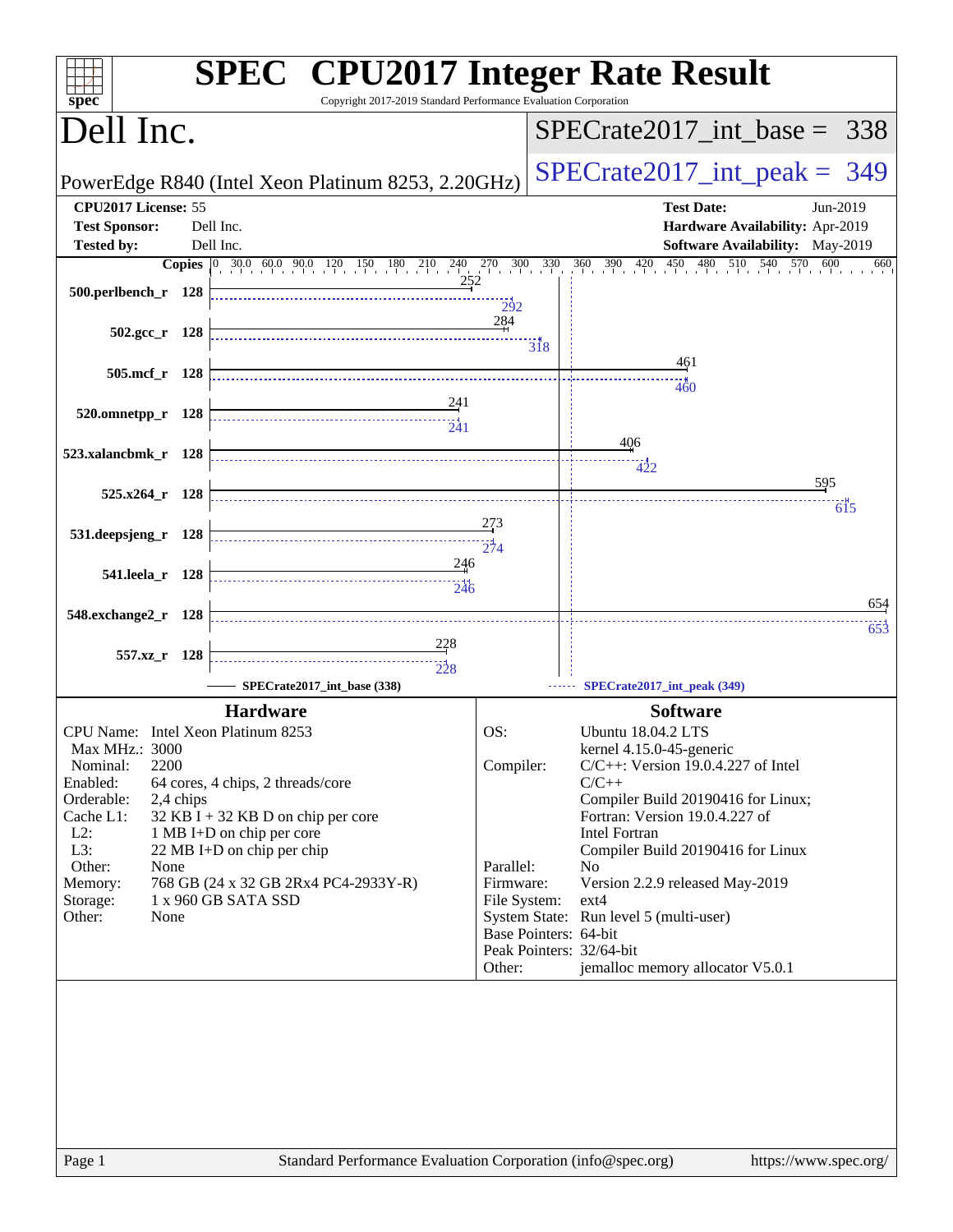| <b>SPEC CPU2017 Integer Rate Result</b>                                                                  |                                                     |                |       |                |       |                |       |               |                                 |              |                |              |                |              |  |  |
|----------------------------------------------------------------------------------------------------------|-----------------------------------------------------|----------------|-------|----------------|-------|----------------|-------|---------------|---------------------------------|--------------|----------------|--------------|----------------|--------------|--|--|
| spec<br>Copyright 2017-2019 Standard Performance Evaluation Corporation                                  |                                                     |                |       |                |       |                |       |               |                                 |              |                |              |                |              |  |  |
| Dell Inc.                                                                                                |                                                     |                |       |                |       |                |       |               | $SPECTate2017\_int\_base = 338$ |              |                |              |                |              |  |  |
| $SPECTate2017\_int\_peak = 349$<br>PowerEdge R840 (Intel Xeon Platinum 8253, 2.20GHz)                    |                                                     |                |       |                |       |                |       |               |                                 |              |                |              |                |              |  |  |
| CPU <sub>2017</sub> License: 55<br><b>Test Date:</b><br>Jun-2019                                         |                                                     |                |       |                |       |                |       |               |                                 |              |                |              |                |              |  |  |
| <b>Test Sponsor:</b><br>Hardware Availability: Apr-2019<br>Dell Inc.                                     |                                                     |                |       |                |       |                |       |               |                                 |              |                |              |                |              |  |  |
| <b>Tested by:</b>                                                                                        | Dell Inc.<br><b>Software Availability:</b> May-2019 |                |       |                |       |                |       |               |                                 |              |                |              |                |              |  |  |
| <b>Results Table</b>                                                                                     |                                                     |                |       |                |       |                |       |               |                                 |              |                |              |                |              |  |  |
|                                                                                                          | <b>Base</b>                                         |                |       |                |       |                |       |               | <b>Peak</b>                     |              |                |              |                |              |  |  |
| <b>Benchmark</b>                                                                                         | <b>Copies</b>                                       | <b>Seconds</b> | Ratio | <b>Seconds</b> | Ratio | <b>Seconds</b> | Ratio | <b>Copies</b> | <b>Seconds</b>                  | <b>Ratio</b> | <b>Seconds</b> | <b>Ratio</b> | <b>Seconds</b> | <b>Ratio</b> |  |  |
| $500.$ perlbench_r                                                                                       | 128                                                 | 808            | 252   | 807            | 253   |                |       | 128           | 698                             | 292          | 698            | 292          |                |              |  |  |
| $502.\text{gcc}$ _r                                                                                      | 128                                                 | 629            | 288   | 638            | 284   |                |       | 128           | 570                             | 318          | 568            | 319          |                |              |  |  |
| 505.mcf r                                                                                                | 128                                                 | 449            | 461   | 448            | 461   |                |       | 128           | 449                             | 461          | 450            | 460          |                |              |  |  |
| 520.omnetpp_r                                                                                            | 128                                                 | 698            | 241   | 698            | 241   |                |       | 128           | 698                             | 241          | 698            | 241          |                |              |  |  |
| 523.xalancbmk r                                                                                          | 128                                                 | 331            | 409   | 333            | 406   |                |       | 128           | 319                             | 423          | 320            | 422          |                |              |  |  |
| 525.x264 r                                                                                               | 128                                                 | 377            | 595   | 377            | 595   |                |       | 128           | 365                             | 615          | 363            | 617          |                |              |  |  |
| 531.deepsjeng_r                                                                                          | 128                                                 | 536            | 274   | 537            | 273   |                |       | 128           | 536                             | 274          | 536            | 274          |                |              |  |  |
| 541.leela_r                                                                                              | 128                                                 | 862            | 246   | 855            | 248   |                |       | 128           | 862                             | 246          | 847            | 250          |                |              |  |  |
| 548.exchange2_r                                                                                          | 128                                                 | 513            | 654   | 513            | 654   |                |       | 128           | 513                             | 653          | 513            | 653          |                |              |  |  |
| $557.xz_r$                                                                                               | 128                                                 | 605            | 229   | 605            | 228   |                |       | 128           | 605                             | 228          | 606            | 228          |                |              |  |  |
| $SPECrate2017$ int base =                                                                                |                                                     |                | 338   |                |       |                |       |               |                                 |              |                |              |                |              |  |  |
| $SPECrate2017\_int\_peak =$                                                                              |                                                     |                | 349   |                |       |                |       |               |                                 |              |                |              |                |              |  |  |
| Results appear in the order in which they were run. Bold underlined text indicates a median measurement. |                                                     |                |       |                |       |                |       |               |                                 |              |                |              |                |              |  |  |
|                                                                                                          |                                                     |                |       |                |       |                |       |               |                                 |              |                |              |                |              |  |  |

### **[Submit Notes](http://www.spec.org/auto/cpu2017/Docs/result-fields.html#SubmitNotes)**

 The numactl mechanism was used to bind copies to processors. The config file option 'submit' was used to generate numactl commands to bind each copy to a specific processor. For details, please see the config file.

### **[General Notes](http://www.spec.org/auto/cpu2017/Docs/result-fields.html#GeneralNotes)**

Environment variables set by runcpu before the start of the run: LD\_LIBRARY\_PATH = "/home/cpu2017/lib/intel64:/home/cpu2017/lib/ia32:/home/cpu2017/je5.0.1-32" Binaries compiled on a system with 1x Intel Core i9-7900X CPU + 32GB RAM memory using Redhat Enterprise Linux 7.5 NA: The test sponsor attests, as of date of publication, that CVE-2017-5754 (Meltdown) is mitigated in the system as tested and documented. Yes: The test sponsor attests, as of date of publication, that CVE-2017-5753 (Spectre variant 1) is mitigated in the system as tested and documented. Yes: The test sponsor attests, as of date of publication, that CVE-2017-5715 (Spectre variant 2) is mitigated in the system as tested and documented. Transparent Huge Pages enabled by default Prior to runcpu invocation Filesystem page cache synced and cleared with: sync; echo 3> /proc/sys/vm/drop\_caches runcpu command invoked through numactl i.e.: numactl --interleave=all runcpu <etc> jemalloc, a general purpose malloc implementation built with the RedHat Enterprise 7.5, and the system compiler gcc 4.8.5 sources available from jemalloc.net or <https://github.com/jemalloc/jemalloc/releases>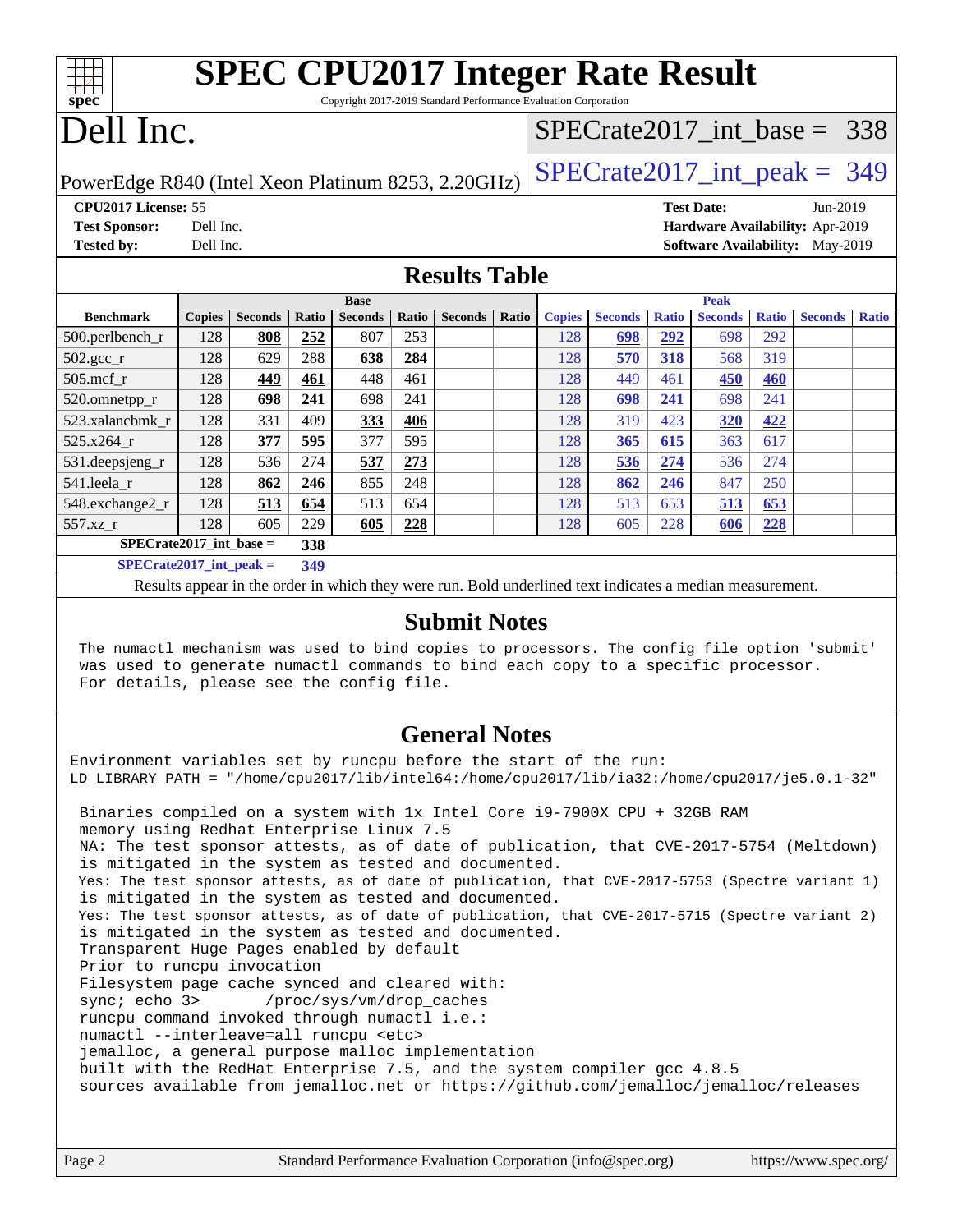| <b>SPEC CPU2017 Integer Rate Result</b><br>spec <sup>®</sup><br>Copyright 2017-2019 Standard Performance Evaluation Corporation                                                                                                                                                                                                                                                                                                                                                                                                                                                                                                                                                                                                                                                                                                                                                                                                                                                                                                                                                                                                                                                                                                                                                                                                                                                                                                                                                                                                                                                                                                                                                       |                                                                                                            |
|---------------------------------------------------------------------------------------------------------------------------------------------------------------------------------------------------------------------------------------------------------------------------------------------------------------------------------------------------------------------------------------------------------------------------------------------------------------------------------------------------------------------------------------------------------------------------------------------------------------------------------------------------------------------------------------------------------------------------------------------------------------------------------------------------------------------------------------------------------------------------------------------------------------------------------------------------------------------------------------------------------------------------------------------------------------------------------------------------------------------------------------------------------------------------------------------------------------------------------------------------------------------------------------------------------------------------------------------------------------------------------------------------------------------------------------------------------------------------------------------------------------------------------------------------------------------------------------------------------------------------------------------------------------------------------------|------------------------------------------------------------------------------------------------------------|
| Dell Inc.                                                                                                                                                                                                                                                                                                                                                                                                                                                                                                                                                                                                                                                                                                                                                                                                                                                                                                                                                                                                                                                                                                                                                                                                                                                                                                                                                                                                                                                                                                                                                                                                                                                                             | $SPECrate2017$ int base = 338                                                                              |
| PowerEdge R840 (Intel Xeon Platinum 8253, 2.20GHz)                                                                                                                                                                                                                                                                                                                                                                                                                                                                                                                                                                                                                                                                                                                                                                                                                                                                                                                                                                                                                                                                                                                                                                                                                                                                                                                                                                                                                                                                                                                                                                                                                                    | $SPECrate2017\_int\_peak = 349$                                                                            |
| CPU2017 License: 55<br>Dell Inc.<br><b>Test Sponsor:</b><br>Dell Inc.<br><b>Tested by:</b>                                                                                                                                                                                                                                                                                                                                                                                                                                                                                                                                                                                                                                                                                                                                                                                                                                                                                                                                                                                                                                                                                                                                                                                                                                                                                                                                                                                                                                                                                                                                                                                            | <b>Test Date:</b><br>Jun-2019<br><b>Hardware Availability: Apr-2019</b><br>Software Availability: May-2019 |
| <b>Platform Notes</b>                                                                                                                                                                                                                                                                                                                                                                                                                                                                                                                                                                                                                                                                                                                                                                                                                                                                                                                                                                                                                                                                                                                                                                                                                                                                                                                                                                                                                                                                                                                                                                                                                                                                 |                                                                                                            |
| BIOS settings:<br>ADDDC setting disabled<br>Sub NUMA Cluster disabled<br>Virtualization Technology disabled<br>DCU Streamer Prefetcher disabled<br>System Profile set to Custom<br>CPU Performance set to Maximum Performance<br>C States set to Autonomous<br>C1E disabled<br>Uncore Frequency set to Dynamic<br>Energy Efficiency Policy set to Performance<br>Memory Patrol Scrub disabled<br>Logical Processor enabled<br>CPU Interconnect Bus Link Power Management disabled<br>PCI ASPM L1 Link Power Management disabled<br>Sysinfo program /home/cpu2017/bin/sysinfo<br>Rev: r5974 of 2018-05-19 9bcde8f2999c33d61f64985e45859ea9<br>running on intel-sut Sat Jun 22 03:39:59 2019<br>SUT (System Under Test) info as seen by some common utilities.<br>For more information on this section, see<br>https://www.spec.org/cpu2017/Docs/config.html#sysinfo<br>From /proc/cpuinfo<br>model name: $Intel(R)$ Xeon $(R)$ Platinum 8253 CPU @ 2.20GHz<br>"physical id"s (chips)<br>4<br>128 "processors"<br>excerpts from /proc/cpuinfo might not be reliable. Use with caution.)<br>cpu cores : 16<br>siblings : 32<br>physical 0: cores 0 1 2 3 4 5 6 7 8 9 10 11 12 13 14 15<br>physical 1: cores 0 1 2 3 4 5 6 7 8 9 10 11 12 13 14 15<br>physical 2: cores 0 1 2 3 4 5 6 7 8 9 10 11 12 13 14 15<br>physical 3: cores 0 1 2 3 4 5 6 7 8 9 10 11 12 13 14 15<br>From lscpu:<br>Architecture:<br>x86 64<br>$32$ -bit, $64$ -bit<br>$CPU$ op-mode( $s$ ):<br>Byte Order:<br>Little Endian<br>CPU(s):<br>128<br>On-line CPU(s) list: $0-127$<br>Thread(s) per core:<br>2<br>$Core(s)$ per socket:<br>16<br>Socket(s):<br>4<br>8<br>NUMA $node(s):$<br>Vendor ID:<br>GenuineIntel | cores, siblings (Caution: counting these is hw and system dependent. The following                         |
| (Continued on next page)                                                                                                                                                                                                                                                                                                                                                                                                                                                                                                                                                                                                                                                                                                                                                                                                                                                                                                                                                                                                                                                                                                                                                                                                                                                                                                                                                                                                                                                                                                                                                                                                                                                              |                                                                                                            |
| Standard Performance Evaluation Corporation (info@spec.org)<br>Page 3                                                                                                                                                                                                                                                                                                                                                                                                                                                                                                                                                                                                                                                                                                                                                                                                                                                                                                                                                                                                                                                                                                                                                                                                                                                                                                                                                                                                                                                                                                                                                                                                                 | https://www.spec.org/                                                                                      |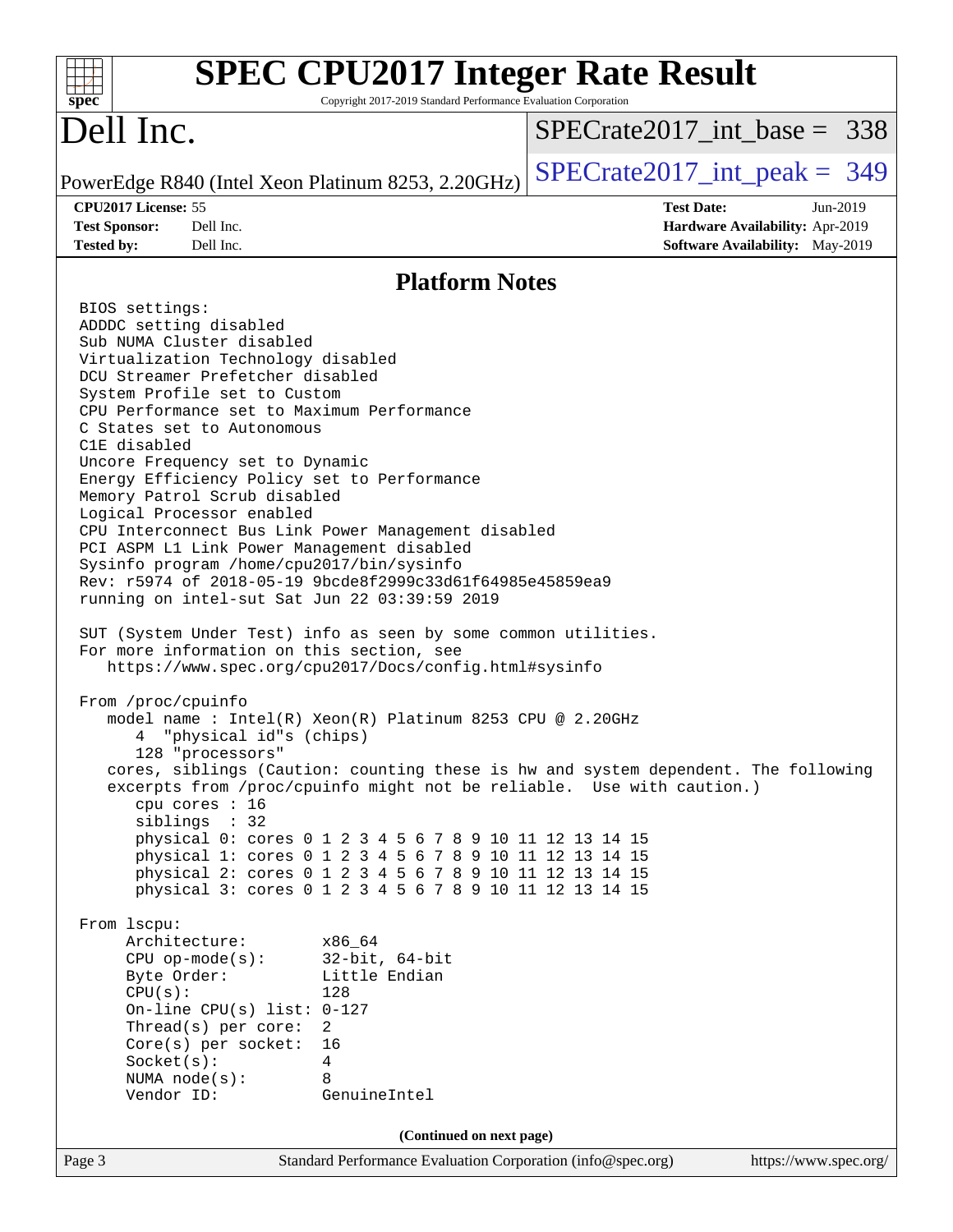

# **[SPEC CPU2017 Integer Rate Result](http://www.spec.org/auto/cpu2017/Docs/result-fields.html#SPECCPU2017IntegerRateResult)**

Copyright 2017-2019 Standard Performance Evaluation Corporation

### Dell Inc.

[SPECrate2017\\_int\\_base =](http://www.spec.org/auto/cpu2017/Docs/result-fields.html#SPECrate2017intbase) 338

PowerEdge R840 (Intel Xeon Platinum 8253, 2.20GHz)  $\text{SPECrate}2017\_int\_peak = 349$ 

**[CPU2017 License:](http://www.spec.org/auto/cpu2017/Docs/result-fields.html#CPU2017License)** 55 **[Test Date:](http://www.spec.org/auto/cpu2017/Docs/result-fields.html#TestDate)** Jun-2019 **[Test Sponsor:](http://www.spec.org/auto/cpu2017/Docs/result-fields.html#TestSponsor)** Dell Inc. **[Hardware Availability:](http://www.spec.org/auto/cpu2017/Docs/result-fields.html#HardwareAvailability)** Apr-2019 **[Tested by:](http://www.spec.org/auto/cpu2017/Docs/result-fields.html#Testedby)** Dell Inc. Dell Inc. **[Software Availability:](http://www.spec.org/auto/cpu2017/Docs/result-fields.html#SoftwareAvailability)** May-2019

### **[Platform Notes \(Continued\)](http://www.spec.org/auto/cpu2017/Docs/result-fields.html#PlatformNotes)**

| CPU family:                                       | 6                                                                                                                                                                    |  |  |  |  |  |  |
|---------------------------------------------------|----------------------------------------------------------------------------------------------------------------------------------------------------------------------|--|--|--|--|--|--|
| Model:                                            | 85                                                                                                                                                                   |  |  |  |  |  |  |
| Model name:                                       | $Intel(R)$ Xeon $(R)$ Platinum 8253 CPU @ 2.20GHz                                                                                                                    |  |  |  |  |  |  |
| Stepping:                                         | 6                                                                                                                                                                    |  |  |  |  |  |  |
| CPU MHz:                                          | 1320.039                                                                                                                                                             |  |  |  |  |  |  |
| BogoMIPS:                                         | 4400.00                                                                                                                                                              |  |  |  |  |  |  |
| Virtualization:                                   | $VT - x$<br>32K                                                                                                                                                      |  |  |  |  |  |  |
| Lld cache:<br>Lli cache:                          | 32K                                                                                                                                                                  |  |  |  |  |  |  |
| L2 cache:                                         | 1024K                                                                                                                                                                |  |  |  |  |  |  |
| L3 cache:                                         | 22528K                                                                                                                                                               |  |  |  |  |  |  |
| NUMA node0 CPU(s):                                | 0, 8, 16, 24, 32, 40, 48, 56, 64, 72, 80, 88, 96, 104, 112, 120                                                                                                      |  |  |  |  |  |  |
| NUMA nodel $CPU(s):$                              | 1, 9, 17, 25, 33, 41, 49, 57, 65, 73, 81, 89, 97, 105, 113, 121                                                                                                      |  |  |  |  |  |  |
| NUMA $node2$ $CPU(s)$ :                           | 2, 10, 18, 26, 34, 42, 50, 58, 66, 74, 82, 90, 98, 106, 114, 122                                                                                                     |  |  |  |  |  |  |
| NUMA node3 CPU(s):                                | 3, 11, 19, 27, 35, 43, 51, 59, 67, 75, 83, 91, 99, 107, 115, 123                                                                                                     |  |  |  |  |  |  |
| NUMA $node4$ $CPU(s):$                            | 4, 12, 20, 28, 36, 44, 52, 60, 68, 76, 84, 92, 100, 108, 116, 124                                                                                                    |  |  |  |  |  |  |
| NUMA node5 $CPU(s):$                              | 5, 13, 21, 29, 37, 45, 53, 61, 69, 77, 85, 93, 101, 109, 117, 125                                                                                                    |  |  |  |  |  |  |
| NUMA node6 CPU(s):                                | 6, 14, 22, 30, 38, 46, 54, 62, 70, 78, 86, 94, 102, 110, 118, 126                                                                                                    |  |  |  |  |  |  |
| NUMA node7 CPU(s):                                | 7, 15, 23, 31, 39, 47, 55, 63, 71, 79, 87, 95, 103, 111, 119, 127                                                                                                    |  |  |  |  |  |  |
| Flags:                                            | fpu vme de pse tsc msr pae mce cx8 apic sep mtrr pge mca cmov                                                                                                        |  |  |  |  |  |  |
|                                                   | pat pse36 clflush dts acpi mmx fxsr sse sse2 ss ht tm pbe syscall nx pdpelgb rdtscp                                                                                  |  |  |  |  |  |  |
|                                                   | lm constant_tsc art arch_perfmon pebs bts rep_good nopl xtopology nonstop_tsc cpuid                                                                                  |  |  |  |  |  |  |
|                                                   | aperfmperf pni pclmulqdq dtes64 monitor ds_cpl vmx smx est tm2 ssse3 sdbg fma cx16<br>xtpr pdcm pcid dca sse4_1 sse4_2 x2apic movbe popcnt aes xsave avx f16c rdrand |  |  |  |  |  |  |
|                                                   | lahf_lm abm 3dnowprefetch cpuid_fault epb cat_13 cdp_13 invpcid_single intel_ppin                                                                                    |  |  |  |  |  |  |
|                                                   | ssbd mba ibrs ibpb stibp ibrs_enhanced tpr_shadow vnmi flexpriority ept vpid                                                                                         |  |  |  |  |  |  |
|                                                   | fsgsbase tsc_adjust bmil hle avx2 smep bmi2 erms invpcid rtm cqm mpx rdt_a avx512f                                                                                   |  |  |  |  |  |  |
|                                                   | avx512dq rdseed adx smap clflushopt clwb intel_pt avx512cd avx512bw avx512vl                                                                                         |  |  |  |  |  |  |
|                                                   | xsaveopt xsavec xgetbvl xsaves cqm_llc cqm_occup_llc cqm_mbm_total cqm_mbm_local                                                                                     |  |  |  |  |  |  |
|                                                   | dtherm ida arat pln pts pku ospke avx512_vnni flush_lld arch_capabilities                                                                                            |  |  |  |  |  |  |
|                                                   |                                                                                                                                                                      |  |  |  |  |  |  |
| /proc/cpuinfo cache data<br>cache size : 22528 KB |                                                                                                                                                                      |  |  |  |  |  |  |
|                                                   |                                                                                                                                                                      |  |  |  |  |  |  |
|                                                   | From numactl --hardware WARNING: a numactl 'node' might or might not correspond to a                                                                                 |  |  |  |  |  |  |
| physical chip.                                    |                                                                                                                                                                      |  |  |  |  |  |  |
| $available: 8 nodes (0-7)$                        |                                                                                                                                                                      |  |  |  |  |  |  |
|                                                   | node 0 cpus: 0 8 16 24 32 40 48 56 64 72 80 88 96 104 112 120                                                                                                        |  |  |  |  |  |  |
| node 0 size: 95126 MB                             |                                                                                                                                                                      |  |  |  |  |  |  |
| node 0 free: 94893 MB                             |                                                                                                                                                                      |  |  |  |  |  |  |
|                                                   | node 1 cpus: 1 9 17 25 33 41 49 57 65 73 81 89 97 105 113 121                                                                                                        |  |  |  |  |  |  |
| node 1 size: 96764 MB                             |                                                                                                                                                                      |  |  |  |  |  |  |
| node 1 free: 96571 MB                             |                                                                                                                                                                      |  |  |  |  |  |  |
| node 2 size: 96764 MB                             | node 2 cpus: 2 10 18 26 34 42 50 58 66 74 82 90 98 106 114 122                                                                                                       |  |  |  |  |  |  |
| node 2 free: 96577 MB                             |                                                                                                                                                                      |  |  |  |  |  |  |
|                                                   | node 3 cpus: 3 11 19 27 35 43 51 59 67 75 83 91 99 107 115 123                                                                                                       |  |  |  |  |  |  |
|                                                   |                                                                                                                                                                      |  |  |  |  |  |  |
| (Continued on next page)                          |                                                                                                                                                                      |  |  |  |  |  |  |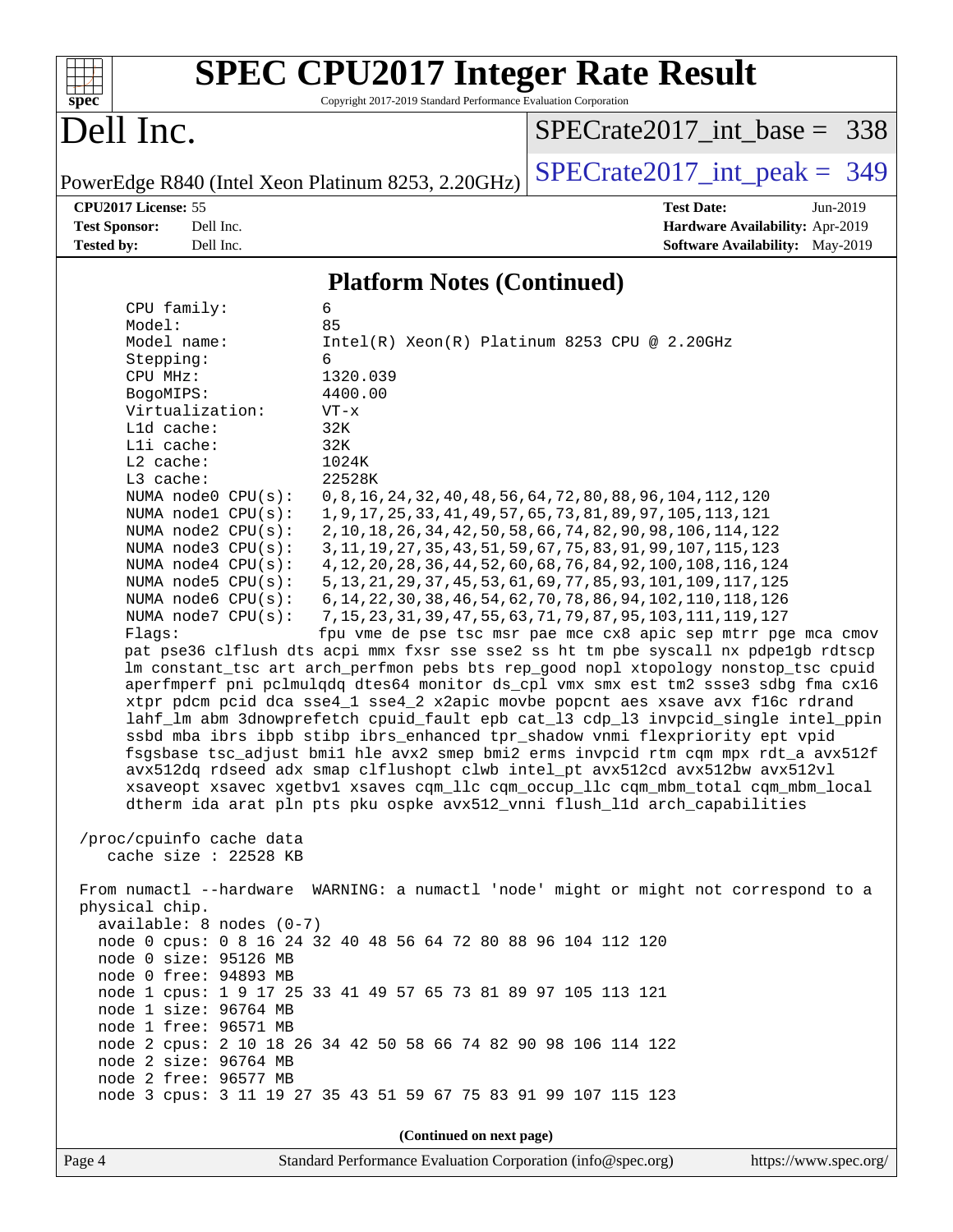| spec <sup>®</sup>                                  |                                                                                          |           |              |          |          |          |    |   |                          |  | Copyright 2017-2019 Standard Performance Evaluation Corporation | <b>SPEC CPU2017 Integer Rate Result</b> |                                 |                       |
|----------------------------------------------------|------------------------------------------------------------------------------------------|-----------|--------------|----------|----------|----------|----|---|--------------------------|--|-----------------------------------------------------------------|-----------------------------------------|---------------------------------|-----------------------|
| Dell Inc.                                          |                                                                                          |           |              |          |          |          |    |   |                          |  |                                                                 |                                         | $SPECrate2017$ int base = 338   |                       |
| PowerEdge R840 (Intel Xeon Platinum 8253, 2.20GHz) |                                                                                          |           |              |          |          |          |    |   |                          |  |                                                                 |                                         | $SPECrate2017\_int\_peak = 349$ |                       |
| CPU2017 License: 55                                |                                                                                          |           |              |          |          |          |    |   |                          |  |                                                                 | <b>Test Date:</b>                       |                                 | Jun-2019              |
| <b>Test Sponsor:</b>                               |                                                                                          | Dell Inc. |              |          |          |          |    |   |                          |  |                                                                 |                                         | Hardware Availability: Apr-2019 |                       |
| <b>Tested by:</b>                                  |                                                                                          | Dell Inc. |              |          |          |          |    |   |                          |  |                                                                 |                                         | Software Availability: May-2019 |                       |
|                                                    |                                                                                          |           |              |          |          |          |    |   |                          |  | <b>Platform Notes (Continued)</b>                               |                                         |                                 |                       |
|                                                    | node 3 size: 96764 MB                                                                    |           |              |          |          |          |    |   |                          |  |                                                                 |                                         |                                 |                       |
|                                                    | node 3 free: 96581 MB                                                                    |           |              |          |          |          |    |   |                          |  |                                                                 |                                         |                                 |                       |
|                                                    | node 4 cpus: 4 12 20 28 36 44 52 60 68 76 84 92 100 108 116 124                          |           |              |          |          |          |    |   |                          |  |                                                                 |                                         |                                 |                       |
|                                                    | node 4 size: 96764 MB                                                                    |           |              |          |          |          |    |   |                          |  |                                                                 |                                         |                                 |                       |
|                                                    | node 4 free: 96545 MB                                                                    |           |              |          |          |          |    |   |                          |  |                                                                 |                                         |                                 |                       |
|                                                    | node 5 cpus: 5 13 21 29 37 45 53 61 69 77 85 93 101 109 117 125                          |           |              |          |          |          |    |   |                          |  |                                                                 |                                         |                                 |                       |
|                                                    | node 5 size: 96764 MB                                                                    |           |              |          |          |          |    |   |                          |  |                                                                 |                                         |                                 |                       |
|                                                    | node 5 free: 96569 MB                                                                    |           |              |          |          |          |    |   |                          |  |                                                                 |                                         |                                 |                       |
|                                                    | node 6 cpus: 6 14 22 30 38 46 54 62 70 78 86 94 102 110 118 126                          |           |              |          |          |          |    |   |                          |  |                                                                 |                                         |                                 |                       |
|                                                    | node 6 size: 96764 MB                                                                    |           |              |          |          |          |    |   |                          |  |                                                                 |                                         |                                 |                       |
|                                                    | node 6 free: 96576 MB                                                                    |           |              |          |          |          |    |   |                          |  |                                                                 |                                         |                                 |                       |
|                                                    | node 7 cpus: 7 15 23 31 39 47 55 63 71 79 87 95 103 111 119 127<br>node 7 size: 96763 MB |           |              |          |          |          |    |   |                          |  |                                                                 |                                         |                                 |                       |
|                                                    | node 7 free: 96403 MB                                                                    |           |              |          |          |          |    |   |                          |  |                                                                 |                                         |                                 |                       |
|                                                    | node distances:                                                                          |           |              |          |          |          |    |   |                          |  |                                                                 |                                         |                                 |                       |
| node                                               | $\mathbf 0$<br>$\mathbf{1}$                                                              | 2         | 3            | 4        | 5        | 6        |    | 7 |                          |  |                                                                 |                                         |                                 |                       |
| 0:                                                 | 10<br>21                                                                                 | 21        | 21           | 11       | 21       | 21       | 21 |   |                          |  |                                                                 |                                         |                                 |                       |
| 1:                                                 | 21<br>10                                                                                 | 21        | 21           | 21       | 11       | 21       | 21 |   |                          |  |                                                                 |                                         |                                 |                       |
| 2:                                                 | 21<br>21                                                                                 | 10        | 21           | 21       | 21       | 11       | 21 |   |                          |  |                                                                 |                                         |                                 |                       |
| 3:                                                 | 21<br>21                                                                                 | 21        | 10           | 21       | 21       | 21       | 11 |   |                          |  |                                                                 |                                         |                                 |                       |
| 4 :                                                | 11<br>21                                                                                 | 21        | 21           | 10       | 21       | 21       | 21 |   |                          |  |                                                                 |                                         |                                 |                       |
| 5:                                                 | 21<br>11                                                                                 | 21        | 21           | 21       | 10       | 21       | 21 |   |                          |  |                                                                 |                                         |                                 |                       |
| 6:<br>7:                                           | 21<br>21<br>21<br>21                                                                     | 11<br>21  | 21<br>11     | 21<br>21 | 21<br>21 | 10<br>21 | 21 |   |                          |  |                                                                 |                                         |                                 |                       |
|                                                    |                                                                                          |           |              |          |          |          | 10 |   |                          |  |                                                                 |                                         |                                 |                       |
|                                                    | From /proc/meminfo                                                                       |           |              |          |          |          |    |   |                          |  |                                                                 |                                         |                                 |                       |
|                                                    | MemTotal:                                                                                |           | 791018740 kB |          |          |          |    |   |                          |  |                                                                 |                                         |                                 |                       |
|                                                    | HugePages_Total:                                                                         |           |              | 0        |          |          |    |   |                          |  |                                                                 |                                         |                                 |                       |
|                                                    | Hugepagesize:                                                                            |           |              | 2048 kB  |          |          |    |   |                          |  |                                                                 |                                         |                                 |                       |
|                                                    |                                                                                          |           |              |          |          |          |    |   |                          |  |                                                                 |                                         |                                 |                       |
|                                                    | /usr/bin/lsb_release -d                                                                  |           |              |          |          |          |    |   |                          |  |                                                                 |                                         |                                 |                       |
|                                                    | Ubuntu 18.04.2 LTS                                                                       |           |              |          |          |          |    |   |                          |  |                                                                 |                                         |                                 |                       |
|                                                    |                                                                                          |           |              |          |          |          |    |   |                          |  |                                                                 |                                         |                                 |                       |
|                                                    | From /etc/*release* /etc/*version*<br>debian_version: buster/sid                         |           |              |          |          |          |    |   |                          |  |                                                                 |                                         |                                 |                       |
|                                                    | os-release:                                                                              |           |              |          |          |          |    |   |                          |  |                                                                 |                                         |                                 |                       |
|                                                    | NAME="Ubuntu"                                                                            |           |              |          |          |          |    |   |                          |  |                                                                 |                                         |                                 |                       |
|                                                    | VERSION="18.04.2 LTS (Bionic Beaver)"                                                    |           |              |          |          |          |    |   |                          |  |                                                                 |                                         |                                 |                       |
|                                                    | ID=ubuntu                                                                                |           |              |          |          |          |    |   |                          |  |                                                                 |                                         |                                 |                       |
|                                                    | ID_LIKE=debian                                                                           |           |              |          |          |          |    |   |                          |  |                                                                 |                                         |                                 |                       |
|                                                    | PRETTY_NAME="Ubuntu 18.04.2 LTS"                                                         |           |              |          |          |          |    |   |                          |  |                                                                 |                                         |                                 |                       |
|                                                    | VERSION_ID="18.04"                                                                       |           |              |          |          |          |    |   |                          |  |                                                                 |                                         |                                 |                       |
|                                                    | HOME_URL="https://www.ubuntu.com/"                                                       |           |              |          |          |          |    |   |                          |  |                                                                 |                                         |                                 |                       |
|                                                    | SUPPORT_URL="https://help.ubuntu.com/"                                                   |           |              |          |          |          |    |   |                          |  |                                                                 |                                         |                                 |                       |
| uname $-a$ :                                       |                                                                                          |           |              |          |          |          |    |   |                          |  |                                                                 |                                         |                                 |                       |
|                                                    | Linux intel-sut 4.15.0-45-generic #48-Ubuntu SMP Tue Jan 29 16:28:13 UTC 2019 x86_64     |           |              |          |          |          |    |   |                          |  |                                                                 |                                         |                                 |                       |
|                                                    |                                                                                          |           |              |          |          |          |    |   |                          |  |                                                                 |                                         |                                 |                       |
|                                                    |                                                                                          |           |              |          |          |          |    |   | (Continued on next page) |  |                                                                 |                                         |                                 |                       |
| Page 5                                             |                                                                                          |           |              |          |          |          |    |   |                          |  | Standard Performance Evaluation Corporation (info@spec.org)     |                                         |                                 | https://www.spec.org/ |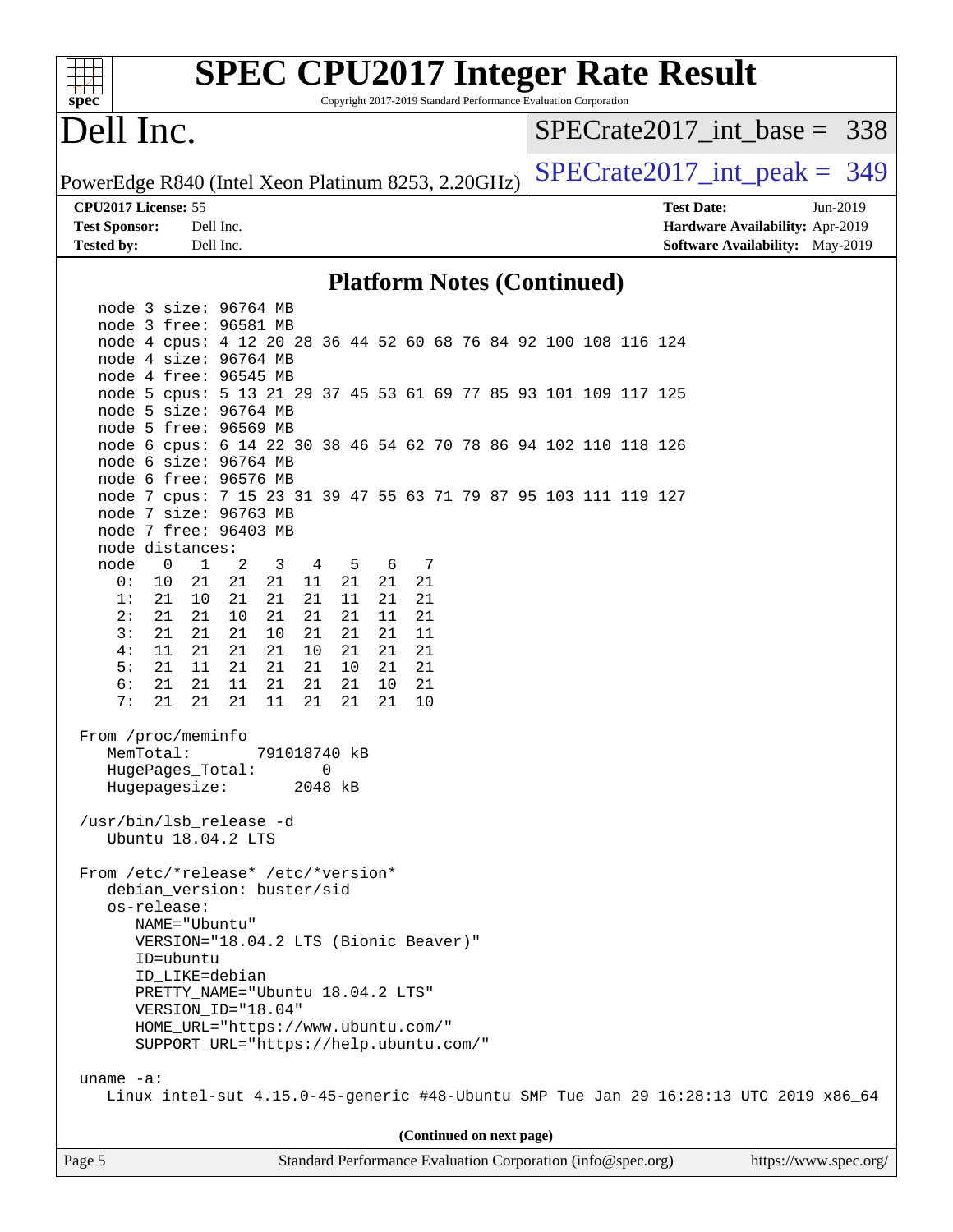| <b>SPEC CPU2017 Integer Rate Result</b><br>Copyright 2017-2019 Standard Performance Evaluation Corporation<br>$spec^*$                                                                                                                                                                                                                                                                                                             |                                                                                                              |
|------------------------------------------------------------------------------------------------------------------------------------------------------------------------------------------------------------------------------------------------------------------------------------------------------------------------------------------------------------------------------------------------------------------------------------|--------------------------------------------------------------------------------------------------------------|
| Dell Inc.                                                                                                                                                                                                                                                                                                                                                                                                                          | $SPECrate2017$ int base = 338                                                                                |
| PowerEdge R840 (Intel Xeon Platinum 8253, 2.20GHz)                                                                                                                                                                                                                                                                                                                                                                                 | $SPECrate2017\_int\_peak = 349$                                                                              |
| CPU2017 License: 55<br>Dell Inc.<br><b>Test Sponsor:</b><br><b>Tested by:</b><br>Dell Inc.                                                                                                                                                                                                                                                                                                                                         | <b>Test Date:</b><br>$Jun-2019$<br>Hardware Availability: Apr-2019<br><b>Software Availability:</b> May-2019 |
| <b>Platform Notes (Continued)</b>                                                                                                                                                                                                                                                                                                                                                                                                  |                                                                                                              |
| x86_64 x86_64 GNU/Linux                                                                                                                                                                                                                                                                                                                                                                                                            |                                                                                                              |
| Kernel self-reported vulnerability status:                                                                                                                                                                                                                                                                                                                                                                                         |                                                                                                              |
| CVE-2017-5754 (Meltdown):<br>Not affected<br>CVE-2017-5753 (Spectre variant 1): Mitigation: __user pointer sanitization<br>CVE-2017-5715 (Spectre variant 2): Mitigation: Enhanced IBRS, IBPB                                                                                                                                                                                                                                      |                                                                                                              |
| run-level 5 Jun 22 00:43                                                                                                                                                                                                                                                                                                                                                                                                           |                                                                                                              |
| SPEC is set to: /home/cpu2017<br>Filesystem<br>Type Size Used Avail Use% Mounted on<br>/dev/sda2<br>ext4 439G<br>29G 388G<br>$7\%$ /                                                                                                                                                                                                                                                                                               |                                                                                                              |
| this section. The 'dmidecode' program reads system data which is "intended to allow<br>hardware to be accurately determined", but the intent may not be met, as there are<br>frequent changes to hardware, firmware, and the "DMTF SMBIOS" standard.<br>BIOS Dell Inc. 2.2.9 05/08/2019<br>Memory:<br>24x 00AD00B300AD HMA84GR7CJR4N-WM 32 GB 2 rank 2933<br>24x Not Specified Not Specified<br>(End of data from sysinfo program) |                                                                                                              |
| <b>Compiler Version Notes</b>                                                                                                                                                                                                                                                                                                                                                                                                      |                                                                                                              |
| CC<br>$502.\text{gcc}_r(\text{peak})$                                                                                                                                                                                                                                                                                                                                                                                              |                                                                                                              |
| Intel(R) C Intel(R) 64 Compiler for applications running on IA-32, Version<br>19.0.4.227 Build 20190416<br>Copyright (C) 1985-2019 Intel Corporation. All rights reserved.                                                                                                                                                                                                                                                         |                                                                                                              |
| 500.perlbench_r(base) 502.gcc_r(base) 505.mcf_r(base, peak)<br>CC.<br>$525.x264_r(base, peak) 557.xz_r(base, peak)$                                                                                                                                                                                                                                                                                                                |                                                                                                              |
| Intel(R) C Intel(R) 64 Compiler for applications running on Intel(R) 64,<br>Version 19.0.4.227 Build 20190416<br>Copyright (C) 1985-2019 Intel Corporation. All rights reserved.<br>_________________________                                                                                                                                                                                                                      |                                                                                                              |
| CC<br>500.perlbench_r(peak)                                                                                                                                                                                                                                                                                                                                                                                                        |                                                                                                              |
| (Continued on next page)                                                                                                                                                                                                                                                                                                                                                                                                           |                                                                                                              |
| Page 6<br>Standard Performance Evaluation Corporation (info@spec.org)                                                                                                                                                                                                                                                                                                                                                              | https://www.spec.org/                                                                                        |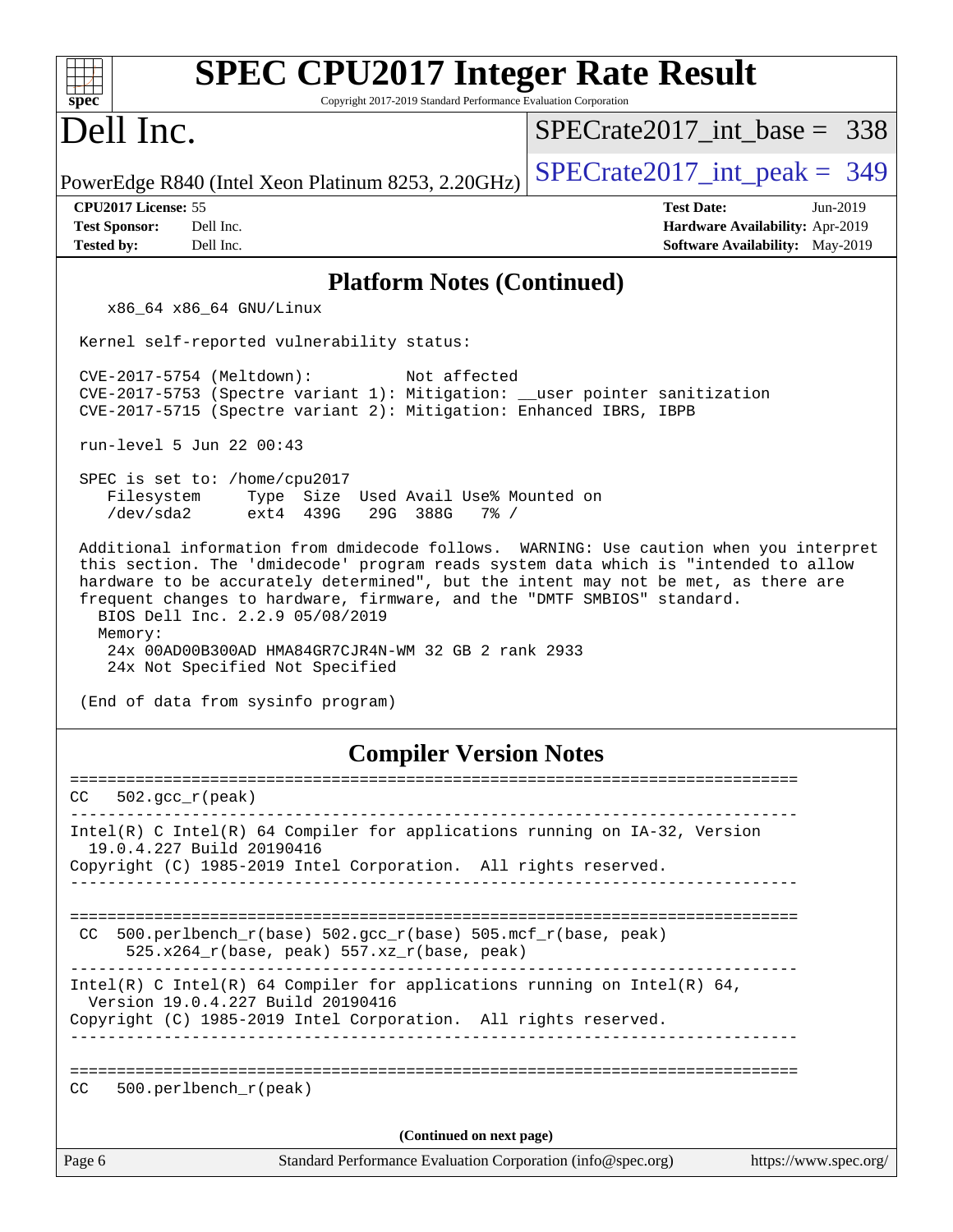| <b>SPEC CPU2017 Integer Rate Result</b><br>Copyright 2017-2019 Standard Performance Evaluation Corporation                                                                                                               |                                                                                                            |
|--------------------------------------------------------------------------------------------------------------------------------------------------------------------------------------------------------------------------|------------------------------------------------------------------------------------------------------------|
| $spec^*$<br>Dell Inc.                                                                                                                                                                                                    | $SPECrate2017$ int base = 338                                                                              |
|                                                                                                                                                                                                                          |                                                                                                            |
| PowerEdge R840 (Intel Xeon Platinum 8253, 2.20GHz)                                                                                                                                                                       | $SPECrate2017\_int\_peak = 349$                                                                            |
| CPU2017 License: 55<br><b>Test Sponsor:</b><br>Dell Inc.<br><b>Tested by:</b><br>Dell Inc.                                                                                                                               | <b>Test Date:</b><br>Jun-2019<br>Hardware Availability: Apr-2019<br><b>Software Availability:</b> May-2019 |
| <b>Compiler Version Notes (Continued)</b>                                                                                                                                                                                |                                                                                                            |
| Intel(R) C Intel(R) 64 Compiler for applications running on Intel(R) 64,<br>Version 19.0.4.227 Build 20190416<br>Copyright (C) 1985-2019 Intel Corporation. All rights reserved.                                         |                                                                                                            |
| CXXC $523.$ xalancbmk $r(\text{peak})$<br>$Intel(R)$ C++ Intel(R) 64 Compiler for applications running on IA-32, Version<br>19.0.4.227 Build 20190416<br>Copyright (C) 1985-2019 Intel Corporation. All rights reserved. |                                                                                                            |
| CXXC 520.omnetpp_r(base, peak) 523.xalancbmk_r(base) 531.deepsjeng_r(base,<br>peak) 541.leela_r(base, peak)                                                                                                              |                                                                                                            |
| Intel(R) $C++$ Intel(R) 64 Compiler for applications running on Intel(R) 64,<br>Version 19.0.4.227 Build 20190416<br>Copyright (C) 1985-2019 Intel Corporation. All rights reserved.                                     |                                                                                                            |
| 548.exchange2_r(base, peak)<br>FC.                                                                                                                                                                                       |                                                                                                            |
| $Intel(R)$ Fortran Intel(R) 64 Compiler for applications running on Intel(R)<br>64, Version 19.0.4.227 Build 20190416<br>Copyright (C) 1985-2019 Intel Corporation. All rights reserved.                                 |                                                                                                            |
| <b>Base Compiler Invocation</b>                                                                                                                                                                                          |                                                                                                            |

[C benchmarks](http://www.spec.org/auto/cpu2017/Docs/result-fields.html#Cbenchmarks): [icc -m64 -std=c11](http://www.spec.org/cpu2017/results/res2019q3/cpu2017-20190708-15994.flags.html#user_CCbase_intel_icc_64bit_c11_33ee0cdaae7deeeab2a9725423ba97205ce30f63b9926c2519791662299b76a0318f32ddfffdc46587804de3178b4f9328c46fa7c2b0cd779d7a61945c91cd35)

[C++ benchmarks:](http://www.spec.org/auto/cpu2017/Docs/result-fields.html#CXXbenchmarks) [icpc -m64](http://www.spec.org/cpu2017/results/res2019q3/cpu2017-20190708-15994.flags.html#user_CXXbase_intel_icpc_64bit_4ecb2543ae3f1412ef961e0650ca070fec7b7afdcd6ed48761b84423119d1bf6bdf5cad15b44d48e7256388bc77273b966e5eb805aefd121eb22e9299b2ec9d9)

[Fortran benchmarks](http://www.spec.org/auto/cpu2017/Docs/result-fields.html#Fortranbenchmarks): [ifort -m64](http://www.spec.org/cpu2017/results/res2019q3/cpu2017-20190708-15994.flags.html#user_FCbase_intel_ifort_64bit_24f2bb282fbaeffd6157abe4f878425411749daecae9a33200eee2bee2fe76f3b89351d69a8130dd5949958ce389cf37ff59a95e7a40d588e8d3a57e0c3fd751)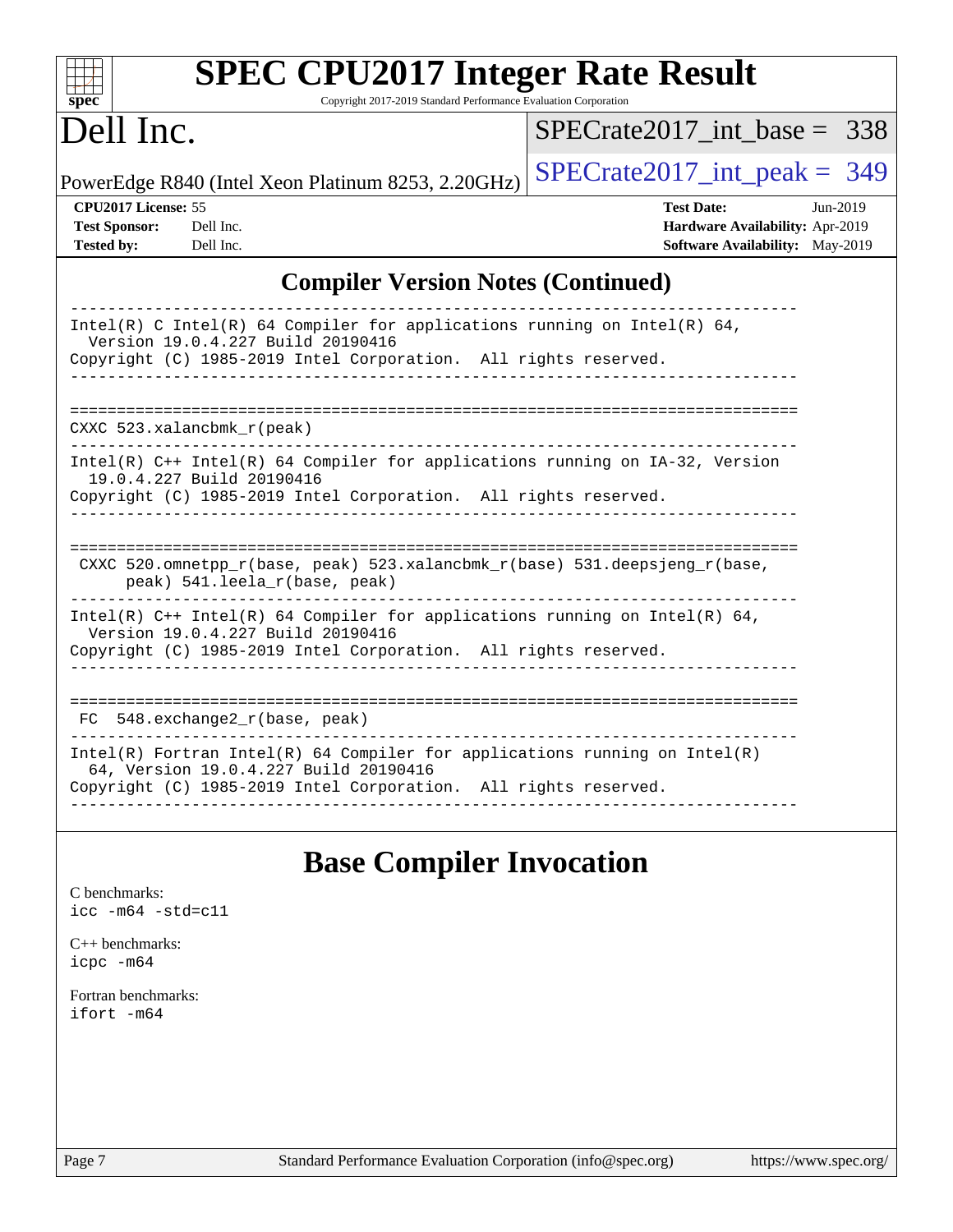

# **[SPEC CPU2017 Integer Rate Result](http://www.spec.org/auto/cpu2017/Docs/result-fields.html#SPECCPU2017IntegerRateResult)**

Copyright 2017-2019 Standard Performance Evaluation Corporation

## Dell Inc.

[SPECrate2017\\_int\\_base =](http://www.spec.org/auto/cpu2017/Docs/result-fields.html#SPECrate2017intbase) 338

PowerEdge R840 (Intel Xeon Platinum 8253, 2.20GHz)  $\left|$  [SPECrate2017\\_int\\_peak =](http://www.spec.org/auto/cpu2017/Docs/result-fields.html#SPECrate2017intpeak) 349

**[Test Sponsor:](http://www.spec.org/auto/cpu2017/Docs/result-fields.html#TestSponsor)** Dell Inc. **[Hardware Availability:](http://www.spec.org/auto/cpu2017/Docs/result-fields.html#HardwareAvailability)** Apr-2019 **[Tested by:](http://www.spec.org/auto/cpu2017/Docs/result-fields.html#Testedby)** Dell Inc. **[Software Availability:](http://www.spec.org/auto/cpu2017/Docs/result-fields.html#SoftwareAvailability)** May-2019

**[CPU2017 License:](http://www.spec.org/auto/cpu2017/Docs/result-fields.html#CPU2017License)** 55 **[Test Date:](http://www.spec.org/auto/cpu2017/Docs/result-fields.html#TestDate)** Jun-2019

**[Base Portability Flags](http://www.spec.org/auto/cpu2017/Docs/result-fields.html#BasePortabilityFlags)**

 500.perlbench\_r: [-DSPEC\\_LP64](http://www.spec.org/cpu2017/results/res2019q3/cpu2017-20190708-15994.flags.html#b500.perlbench_r_basePORTABILITY_DSPEC_LP64) [-DSPEC\\_LINUX\\_X64](http://www.spec.org/cpu2017/results/res2019q3/cpu2017-20190708-15994.flags.html#b500.perlbench_r_baseCPORTABILITY_DSPEC_LINUX_X64) 502.gcc\_r: [-DSPEC\\_LP64](http://www.spec.org/cpu2017/results/res2019q3/cpu2017-20190708-15994.flags.html#suite_basePORTABILITY502_gcc_r_DSPEC_LP64) 505.mcf\_r: [-DSPEC\\_LP64](http://www.spec.org/cpu2017/results/res2019q3/cpu2017-20190708-15994.flags.html#suite_basePORTABILITY505_mcf_r_DSPEC_LP64) 520.omnetpp\_r: [-DSPEC\\_LP64](http://www.spec.org/cpu2017/results/res2019q3/cpu2017-20190708-15994.flags.html#suite_basePORTABILITY520_omnetpp_r_DSPEC_LP64) 523.xalancbmk\_r: [-DSPEC\\_LP64](http://www.spec.org/cpu2017/results/res2019q3/cpu2017-20190708-15994.flags.html#suite_basePORTABILITY523_xalancbmk_r_DSPEC_LP64) [-DSPEC\\_LINUX](http://www.spec.org/cpu2017/results/res2019q3/cpu2017-20190708-15994.flags.html#b523.xalancbmk_r_baseCXXPORTABILITY_DSPEC_LINUX) 525.x264\_r: [-DSPEC\\_LP64](http://www.spec.org/cpu2017/results/res2019q3/cpu2017-20190708-15994.flags.html#suite_basePORTABILITY525_x264_r_DSPEC_LP64) 531.deepsjeng\_r: [-DSPEC\\_LP64](http://www.spec.org/cpu2017/results/res2019q3/cpu2017-20190708-15994.flags.html#suite_basePORTABILITY531_deepsjeng_r_DSPEC_LP64) 541.leela\_r: [-DSPEC\\_LP64](http://www.spec.org/cpu2017/results/res2019q3/cpu2017-20190708-15994.flags.html#suite_basePORTABILITY541_leela_r_DSPEC_LP64) 548.exchange2\_r: [-DSPEC\\_LP64](http://www.spec.org/cpu2017/results/res2019q3/cpu2017-20190708-15994.flags.html#suite_basePORTABILITY548_exchange2_r_DSPEC_LP64) 557.xz\_r: [-DSPEC\\_LP64](http://www.spec.org/cpu2017/results/res2019q3/cpu2017-20190708-15994.flags.html#suite_basePORTABILITY557_xz_r_DSPEC_LP64)

### **[Base Optimization Flags](http://www.spec.org/auto/cpu2017/Docs/result-fields.html#BaseOptimizationFlags)**

### [C benchmarks](http://www.spec.org/auto/cpu2017/Docs/result-fields.html#Cbenchmarks):

[-Wl,-z,muldefs](http://www.spec.org/cpu2017/results/res2019q3/cpu2017-20190708-15994.flags.html#user_CCbase_link_force_multiple1_b4cbdb97b34bdee9ceefcfe54f4c8ea74255f0b02a4b23e853cdb0e18eb4525ac79b5a88067c842dd0ee6996c24547a27a4b99331201badda8798ef8a743f577) [-xCORE-AVX512](http://www.spec.org/cpu2017/results/res2019q3/cpu2017-20190708-15994.flags.html#user_CCbase_f-xCORE-AVX512) [-ipo](http://www.spec.org/cpu2017/results/res2019q3/cpu2017-20190708-15994.flags.html#user_CCbase_f-ipo) [-O3](http://www.spec.org/cpu2017/results/res2019q3/cpu2017-20190708-15994.flags.html#user_CCbase_f-O3) [-no-prec-div](http://www.spec.org/cpu2017/results/res2019q3/cpu2017-20190708-15994.flags.html#user_CCbase_f-no-prec-div) [-qopt-mem-layout-trans=4](http://www.spec.org/cpu2017/results/res2019q3/cpu2017-20190708-15994.flags.html#user_CCbase_f-qopt-mem-layout-trans_fa39e755916c150a61361b7846f310bcdf6f04e385ef281cadf3647acec3f0ae266d1a1d22d972a7087a248fd4e6ca390a3634700869573d231a252c784941a8) [-L/usr/local/IntelCompiler19/compilers\\_and\\_libraries\\_2019.4.227/linux/compiler/lib/intel64](http://www.spec.org/cpu2017/results/res2019q3/cpu2017-20190708-15994.flags.html#user_CCbase_qkmalloc_link_0ffe0cb02c68ef1b443a077c7888c10c67ca0d1dd7138472156f06a085bbad385f78d49618ad55dca9db3b1608e84afc2f69b4003b1d1ca498a9fc1462ccefda) [-lqkmalloc](http://www.spec.org/cpu2017/results/res2019q3/cpu2017-20190708-15994.flags.html#user_CCbase_qkmalloc_link_lib_79a818439969f771c6bc311cfd333c00fc099dad35c030f5aab9dda831713d2015205805422f83de8875488a2991c0a156aaa600e1f9138f8fc37004abc96dc5)

### [C++ benchmarks](http://www.spec.org/auto/cpu2017/Docs/result-fields.html#CXXbenchmarks):

[-Wl,-z,muldefs](http://www.spec.org/cpu2017/results/res2019q3/cpu2017-20190708-15994.flags.html#user_CXXbase_link_force_multiple1_b4cbdb97b34bdee9ceefcfe54f4c8ea74255f0b02a4b23e853cdb0e18eb4525ac79b5a88067c842dd0ee6996c24547a27a4b99331201badda8798ef8a743f577) [-xCORE-AVX512](http://www.spec.org/cpu2017/results/res2019q3/cpu2017-20190708-15994.flags.html#user_CXXbase_f-xCORE-AVX512) [-ipo](http://www.spec.org/cpu2017/results/res2019q3/cpu2017-20190708-15994.flags.html#user_CXXbase_f-ipo) [-O3](http://www.spec.org/cpu2017/results/res2019q3/cpu2017-20190708-15994.flags.html#user_CXXbase_f-O3) [-no-prec-div](http://www.spec.org/cpu2017/results/res2019q3/cpu2017-20190708-15994.flags.html#user_CXXbase_f-no-prec-div)

[-qopt-mem-layout-trans=4](http://www.spec.org/cpu2017/results/res2019q3/cpu2017-20190708-15994.flags.html#user_CXXbase_f-qopt-mem-layout-trans_fa39e755916c150a61361b7846f310bcdf6f04e385ef281cadf3647acec3f0ae266d1a1d22d972a7087a248fd4e6ca390a3634700869573d231a252c784941a8)

[-L/usr/local/IntelCompiler19/compilers\\_and\\_libraries\\_2019.4.227/linux/compiler/lib/intel64](http://www.spec.org/cpu2017/results/res2019q3/cpu2017-20190708-15994.flags.html#user_CXXbase_qkmalloc_link_0ffe0cb02c68ef1b443a077c7888c10c67ca0d1dd7138472156f06a085bbad385f78d49618ad55dca9db3b1608e84afc2f69b4003b1d1ca498a9fc1462ccefda) [-lqkmalloc](http://www.spec.org/cpu2017/results/res2019q3/cpu2017-20190708-15994.flags.html#user_CXXbase_qkmalloc_link_lib_79a818439969f771c6bc311cfd333c00fc099dad35c030f5aab9dda831713d2015205805422f83de8875488a2991c0a156aaa600e1f9138f8fc37004abc96dc5)

### [Fortran benchmarks](http://www.spec.org/auto/cpu2017/Docs/result-fields.html#Fortranbenchmarks):

[-Wl,-z,muldefs](http://www.spec.org/cpu2017/results/res2019q3/cpu2017-20190708-15994.flags.html#user_FCbase_link_force_multiple1_b4cbdb97b34bdee9ceefcfe54f4c8ea74255f0b02a4b23e853cdb0e18eb4525ac79b5a88067c842dd0ee6996c24547a27a4b99331201badda8798ef8a743f577) [-xCORE-AVX512](http://www.spec.org/cpu2017/results/res2019q3/cpu2017-20190708-15994.flags.html#user_FCbase_f-xCORE-AVX512) [-ipo](http://www.spec.org/cpu2017/results/res2019q3/cpu2017-20190708-15994.flags.html#user_FCbase_f-ipo) [-O3](http://www.spec.org/cpu2017/results/res2019q3/cpu2017-20190708-15994.flags.html#user_FCbase_f-O3) [-no-prec-div](http://www.spec.org/cpu2017/results/res2019q3/cpu2017-20190708-15994.flags.html#user_FCbase_f-no-prec-div) [-qopt-mem-layout-trans=4](http://www.spec.org/cpu2017/results/res2019q3/cpu2017-20190708-15994.flags.html#user_FCbase_f-qopt-mem-layout-trans_fa39e755916c150a61361b7846f310bcdf6f04e385ef281cadf3647acec3f0ae266d1a1d22d972a7087a248fd4e6ca390a3634700869573d231a252c784941a8) [-nostandard-realloc-lhs](http://www.spec.org/cpu2017/results/res2019q3/cpu2017-20190708-15994.flags.html#user_FCbase_f_2003_std_realloc_82b4557e90729c0f113870c07e44d33d6f5a304b4f63d4c15d2d0f1fab99f5daaed73bdb9275d9ae411527f28b936061aa8b9c8f2d63842963b95c9dd6426b8a) [-align array32byte](http://www.spec.org/cpu2017/results/res2019q3/cpu2017-20190708-15994.flags.html#user_FCbase_align_array32byte_b982fe038af199962ba9a80c053b8342c548c85b40b8e86eb3cc33dee0d7986a4af373ac2d51c3f7cf710a18d62fdce2948f201cd044323541f22fc0fffc51b6) [-L/usr/local/IntelCompiler19/compilers\\_and\\_libraries\\_2019.4.227/linux/compiler/lib/intel64](http://www.spec.org/cpu2017/results/res2019q3/cpu2017-20190708-15994.flags.html#user_FCbase_qkmalloc_link_0ffe0cb02c68ef1b443a077c7888c10c67ca0d1dd7138472156f06a085bbad385f78d49618ad55dca9db3b1608e84afc2f69b4003b1d1ca498a9fc1462ccefda) [-lqkmalloc](http://www.spec.org/cpu2017/results/res2019q3/cpu2017-20190708-15994.flags.html#user_FCbase_qkmalloc_link_lib_79a818439969f771c6bc311cfd333c00fc099dad35c030f5aab9dda831713d2015205805422f83de8875488a2991c0a156aaa600e1f9138f8fc37004abc96dc5)

### **[Peak Compiler Invocation](http://www.spec.org/auto/cpu2017/Docs/result-fields.html#PeakCompilerInvocation)**

[C benchmarks \(except as noted below\)](http://www.spec.org/auto/cpu2017/Docs/result-fields.html#Cbenchmarksexceptasnotedbelow): [icc -m64 -std=c11](http://www.spec.org/cpu2017/results/res2019q3/cpu2017-20190708-15994.flags.html#user_CCpeak_intel_icc_64bit_c11_33ee0cdaae7deeeab2a9725423ba97205ce30f63b9926c2519791662299b76a0318f32ddfffdc46587804de3178b4f9328c46fa7c2b0cd779d7a61945c91cd35)

502.gcc\_r: [icc -m32 -std=c11 -L/usr/local/IntelCompiler19/compilers\\_and\\_libraries\\_2019.4.227/linux/compiler/lib/ia32\\_lin](http://www.spec.org/cpu2017/results/res2019q3/cpu2017-20190708-15994.flags.html#user_peakCCLD502_gcc_r_intel_icc_38a193a897536fa645efb1dc6ac2bea2bddbbe56f130e144a606d1b2649003f27c79f8814020c1f9355cbbf0d7ab0d194a7a979ee1e2a95641bbb8cf571aac7b)

[C++ benchmarks \(except as noted below\)](http://www.spec.org/auto/cpu2017/Docs/result-fields.html#CXXbenchmarksexceptasnotedbelow): [icpc -m64](http://www.spec.org/cpu2017/results/res2019q3/cpu2017-20190708-15994.flags.html#user_CXXpeak_intel_icpc_64bit_4ecb2543ae3f1412ef961e0650ca070fec7b7afdcd6ed48761b84423119d1bf6bdf5cad15b44d48e7256388bc77273b966e5eb805aefd121eb22e9299b2ec9d9)

**(Continued on next page)**

Page 8 Standard Performance Evaluation Corporation [\(info@spec.org\)](mailto:info@spec.org) <https://www.spec.org/>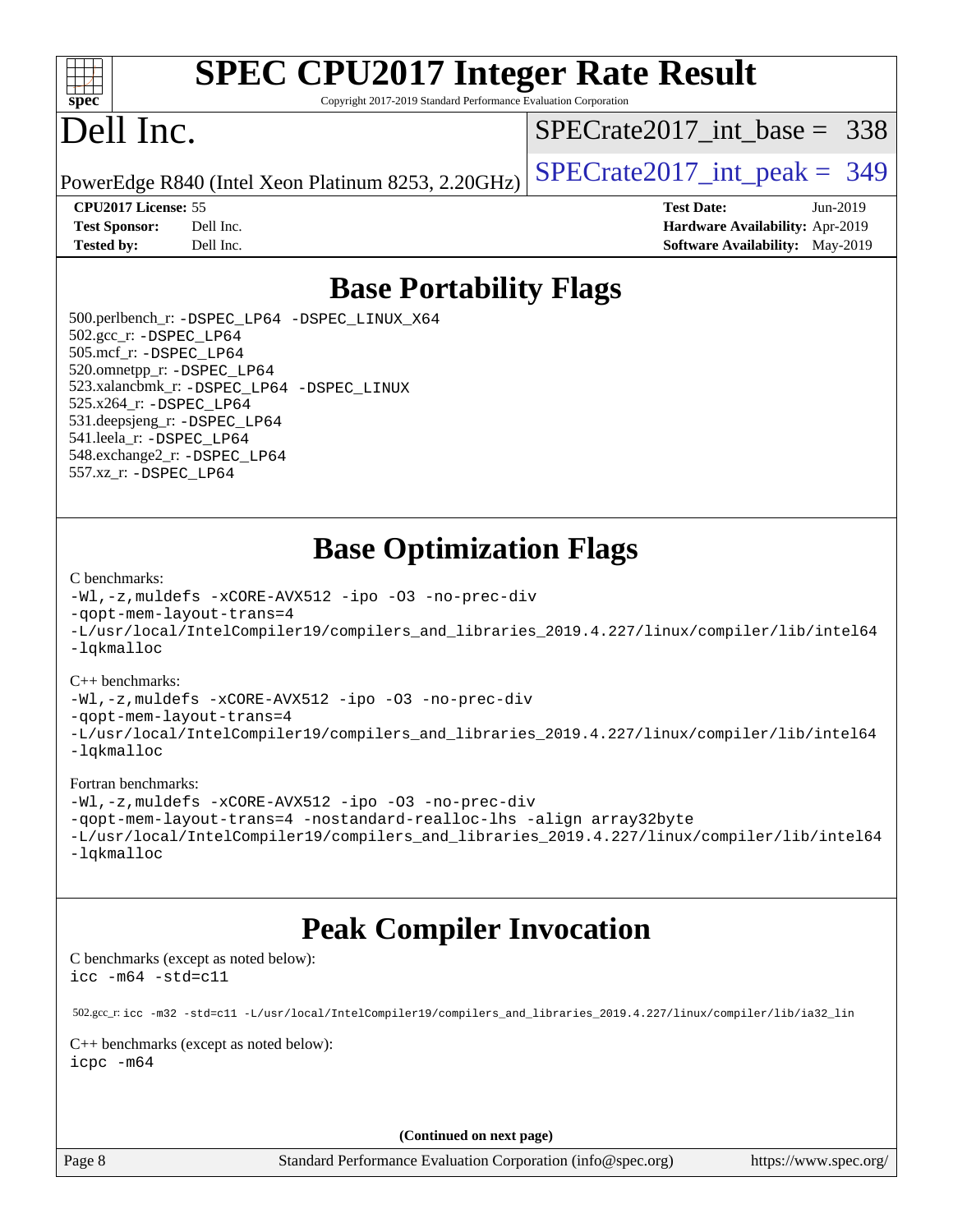

# **[SPEC CPU2017 Integer Rate Result](http://www.spec.org/auto/cpu2017/Docs/result-fields.html#SPECCPU2017IntegerRateResult)**

Copyright 2017-2019 Standard Performance Evaluation Corporation

## Dell Inc.

[SPECrate2017\\_int\\_base =](http://www.spec.org/auto/cpu2017/Docs/result-fields.html#SPECrate2017intbase) 338

PowerEdge R840 (Intel Xeon Platinum 8253, 2.20GHz)  $\left|$  [SPECrate2017\\_int\\_peak =](http://www.spec.org/auto/cpu2017/Docs/result-fields.html#SPECrate2017intpeak) 349

**[CPU2017 License:](http://www.spec.org/auto/cpu2017/Docs/result-fields.html#CPU2017License)** 55 **[Test Date:](http://www.spec.org/auto/cpu2017/Docs/result-fields.html#TestDate)** Jun-2019 **[Test Sponsor:](http://www.spec.org/auto/cpu2017/Docs/result-fields.html#TestSponsor)** Dell Inc. **[Hardware Availability:](http://www.spec.org/auto/cpu2017/Docs/result-fields.html#HardwareAvailability)** Apr-2019 **[Tested by:](http://www.spec.org/auto/cpu2017/Docs/result-fields.html#Testedby)** Dell Inc. Dell Inc. **[Software Availability:](http://www.spec.org/auto/cpu2017/Docs/result-fields.html#SoftwareAvailability)** May-2019

### **[Peak Compiler Invocation \(Continued\)](http://www.spec.org/auto/cpu2017/Docs/result-fields.html#PeakCompilerInvocation)**

523.xalancbmk\_r: [icpc -m32 -L/usr/local/IntelCompiler19/compilers\\_and\\_libraries\\_2019.4.227/linux/compiler/lib/ia32\\_lin](http://www.spec.org/cpu2017/results/res2019q3/cpu2017-20190708-15994.flags.html#user_peakCXXLD523_xalancbmk_r_intel_icpc_840f965b38320ad10acba6032d6ca4c816e722c432c250f3408feae347068ba449f694544a48cf12cd3bde3495e328e6747ab0f629c2925d3062e2ee144af951)

[Fortran benchmarks](http://www.spec.org/auto/cpu2017/Docs/result-fields.html#Fortranbenchmarks):

[ifort -m64](http://www.spec.org/cpu2017/results/res2019q3/cpu2017-20190708-15994.flags.html#user_FCpeak_intel_ifort_64bit_24f2bb282fbaeffd6157abe4f878425411749daecae9a33200eee2bee2fe76f3b89351d69a8130dd5949958ce389cf37ff59a95e7a40d588e8d3a57e0c3fd751)

### **[Peak Portability Flags](http://www.spec.org/auto/cpu2017/Docs/result-fields.html#PeakPortabilityFlags)**

 500.perlbench\_r: [-DSPEC\\_LP64](http://www.spec.org/cpu2017/results/res2019q3/cpu2017-20190708-15994.flags.html#b500.perlbench_r_peakPORTABILITY_DSPEC_LP64) [-DSPEC\\_LINUX\\_X64](http://www.spec.org/cpu2017/results/res2019q3/cpu2017-20190708-15994.flags.html#b500.perlbench_r_peakCPORTABILITY_DSPEC_LINUX_X64) 502.gcc\_r: [-D\\_FILE\\_OFFSET\\_BITS=64](http://www.spec.org/cpu2017/results/res2019q3/cpu2017-20190708-15994.flags.html#user_peakPORTABILITY502_gcc_r_file_offset_bits_64_5ae949a99b284ddf4e95728d47cb0843d81b2eb0e18bdfe74bbf0f61d0b064f4bda2f10ea5eb90e1dcab0e84dbc592acfc5018bc955c18609f94ddb8d550002c) 505.mcf\_r: [-DSPEC\\_LP64](http://www.spec.org/cpu2017/results/res2019q3/cpu2017-20190708-15994.flags.html#suite_peakPORTABILITY505_mcf_r_DSPEC_LP64) 520.omnetpp\_r: [-DSPEC\\_LP64](http://www.spec.org/cpu2017/results/res2019q3/cpu2017-20190708-15994.flags.html#suite_peakPORTABILITY520_omnetpp_r_DSPEC_LP64) 523.xalancbmk\_r: [-D\\_FILE\\_OFFSET\\_BITS=64](http://www.spec.org/cpu2017/results/res2019q3/cpu2017-20190708-15994.flags.html#user_peakPORTABILITY523_xalancbmk_r_file_offset_bits_64_5ae949a99b284ddf4e95728d47cb0843d81b2eb0e18bdfe74bbf0f61d0b064f4bda2f10ea5eb90e1dcab0e84dbc592acfc5018bc955c18609f94ddb8d550002c) [-DSPEC\\_LINUX](http://www.spec.org/cpu2017/results/res2019q3/cpu2017-20190708-15994.flags.html#b523.xalancbmk_r_peakCXXPORTABILITY_DSPEC_LINUX) 525.x264\_r: [-DSPEC\\_LP64](http://www.spec.org/cpu2017/results/res2019q3/cpu2017-20190708-15994.flags.html#suite_peakPORTABILITY525_x264_r_DSPEC_LP64) 531.deepsjeng\_r: [-DSPEC\\_LP64](http://www.spec.org/cpu2017/results/res2019q3/cpu2017-20190708-15994.flags.html#suite_peakPORTABILITY531_deepsjeng_r_DSPEC_LP64) 541.leela\_r: [-DSPEC\\_LP64](http://www.spec.org/cpu2017/results/res2019q3/cpu2017-20190708-15994.flags.html#suite_peakPORTABILITY541_leela_r_DSPEC_LP64) 548.exchange2\_r: [-DSPEC\\_LP64](http://www.spec.org/cpu2017/results/res2019q3/cpu2017-20190708-15994.flags.html#suite_peakPORTABILITY548_exchange2_r_DSPEC_LP64) 557.xz\_r: [-DSPEC\\_LP64](http://www.spec.org/cpu2017/results/res2019q3/cpu2017-20190708-15994.flags.html#suite_peakPORTABILITY557_xz_r_DSPEC_LP64)

### **[Peak Optimization Flags](http://www.spec.org/auto/cpu2017/Docs/result-fields.html#PeakOptimizationFlags)**

[C benchmarks](http://www.spec.org/auto/cpu2017/Docs/result-fields.html#Cbenchmarks):

```
 500.perlbench_r: -Wl,-z,muldefs -prof-gen(pass 1) -prof-use(pass 2) -ipo
-xCORE-AVX512 -O3 -no-prec-div -qopt-mem-layout-trans=4
-fno-strict-overflow
-L/usr/local/IntelCompiler19/compilers_and_libraries_2019.4.227/linux/compiler/lib/intel64
-lqkmalloc
 502.gcc_r: -Wl,-z,muldefs -prof-gen(pass 1) -prof-use(pass 2) -ipo
-xCORE-AVX512 -O3 -no-prec-div -qopt-mem-layout-trans=4
-L/usr/local/je5.0.1-32/lib -ljemalloc
 505.mcf_r: -Wl,-z,muldefs -xCORE-AVX512 -ipo -O3 -no-prec-div
-qopt-mem-layout-trans=4
-L/usr/local/IntelCompiler19/compilers_and_libraries_2019.4.227/linux/compiler/lib/intel64
-lqkmalloc
 525.x264_r: -Wl,-z,muldefs -xCORE-AVX512 -ipo -O3 -no-prec-div
-qopt-mem-layout-trans=4 -fno-alias
-L/usr/local/IntelCompiler19/compilers_and_libraries_2019.4.227/linux/compiler/lib/intel64
-lqkmalloc
```
**(Continued on next page)**

| Page 9 | Standard Performance Evaluation Corporation (info@spec.org) | https://www.spec.org/ |
|--------|-------------------------------------------------------------|-----------------------|
|--------|-------------------------------------------------------------|-----------------------|